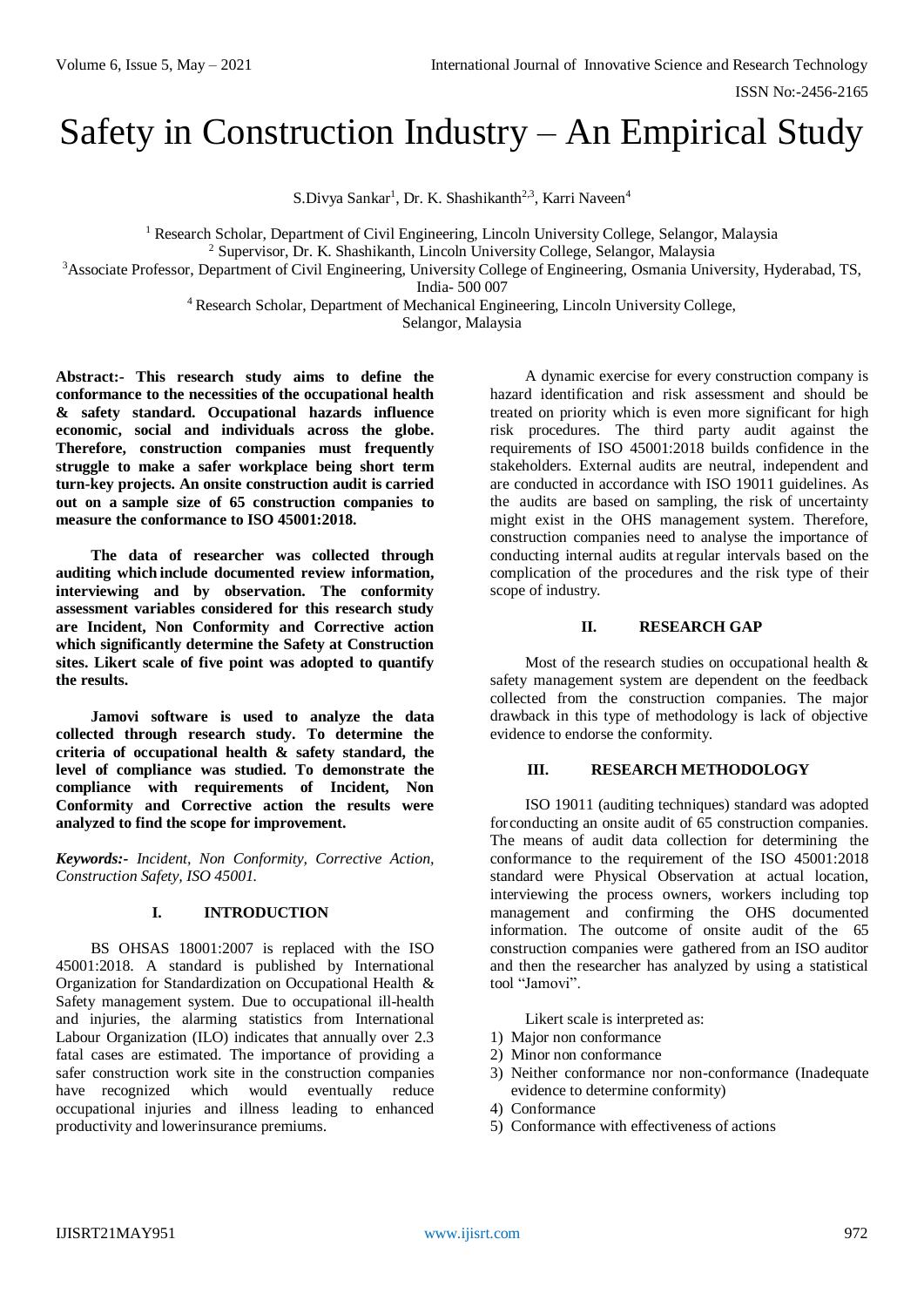ISSN No:-2456-2165

## **IV. RESULTS AND ANALYSIS**

#### **Reliability Analysis**

The assessment questions were framed as per ISO 19011*.* The conformity assessment variables were verified for compliance to ISO 45001 standards. The Cronbach"s alpha arrived to be acceptable value with  $\alpha = 0.884$ ; which indicate the assessment questionnaire has consistency and reliability asshown below in Table I.

TABLE I. **Scale Reliability Statistics**

|       | Cronbach's $\alpha$ |  |
|-------|---------------------|--|
| Scale | 0.884               |  |

#### **Descriptive Statistics**

The "Incident" related with a sample size of 65 construction companies. The result of Likert scale resulted in Mean being 3.48, Standard deviation being 0.589 and Median being 3.0, asshown below in TABLE II.

| <b>TABLE II. Descriptive of Incident</b> |  |
|------------------------------------------|--|
|------------------------------------------|--|

|                    | <b>Incident</b>  |
|--------------------|------------------|
| N                  | 65               |
| Missing            | $\left( \right)$ |
| Mean               | 3.48             |
| Median             | 3                |
| Standard deviation | 0.589            |
| Minimum            | 3                |
| Maximum            |                  |

The frequency distribution for the Incident on a Likert scale; 3 point resulting 56.9%; 4 point contributing 38.5%, and Likert scale 5, point resulting 4.6% do not fulfill the requirement of the ISO 45001 on this criteria of Incident, as shown below in TABLE III.

|  | <b>TABLE III. Frequencies of Incident</b> |  |
|--|-------------------------------------------|--|
|--|-------------------------------------------|--|

| <b>Levels</b> | <b>Counts</b> | % of Total | Cumulative % |
|---------------|---------------|------------|--------------|
|               | 37            | 56.9%      | 56.9%        |
|               | 25            | 38.5%      | 95.4%        |
|               |               | $4.6\%$    | $100.0\%$    |

The frequency distribution for the Non-conformity on a Likert scale; 4 point resulting 47.7%; 3 point contributing 52.3%, more than half of the sample size do not fulfill the requirement of the ISO 45001 on this criteria of nonconformity. There is a direct correlation between Table-1, Incident and Table-2, Non- conformity, as shown below in TABLE IV.

| Frequencies of Nonconformity |                                            |       |        |  |
|------------------------------|--------------------------------------------|-------|--------|--|
| <b>Levels</b>                | % of Total   Cumulative %<br><b>Counts</b> |       |        |  |
|                              | 34                                         | 52.3% | 52.3%  |  |
|                              | 31                                         | 47.7% | 100.0% |  |

The frequency distribution for the Corrective Action on a Likert scale according to Likert scale 3 point indicates 63.1% which demonstrates that ineffective actions initiated by the sample. Furthermore, the systematic approach to address the corrective action is not being followed. The universal hierarchy of addressing corrective action is not demonstrated by the sample which means correction, root cause analysis, corrective action followed by reviewing the effectiveness of actions taken is not demonstrated.

Likert scale 4 point indicates 36.9% of the sample shows the conformity as shown below in TABLE V.

| <b>TABLE V. Corrective Action</b> |  |  |  |
|-----------------------------------|--|--|--|
|-----------------------------------|--|--|--|

| Frequencies of Corrective Action                            |    |       |        |
|-------------------------------------------------------------|----|-------|--------|
| % of Total   Cumulative %<br><b>Counts</b><br><b>Levels</b> |    |       |        |
|                                                             |    | 63.1% | 63.1%  |
|                                                             | 24 | 36.9% | 100.0% |

The below Graph I, indicates that more than half of the samplesize does not conform to the requirement to the ISO 45001 standard.